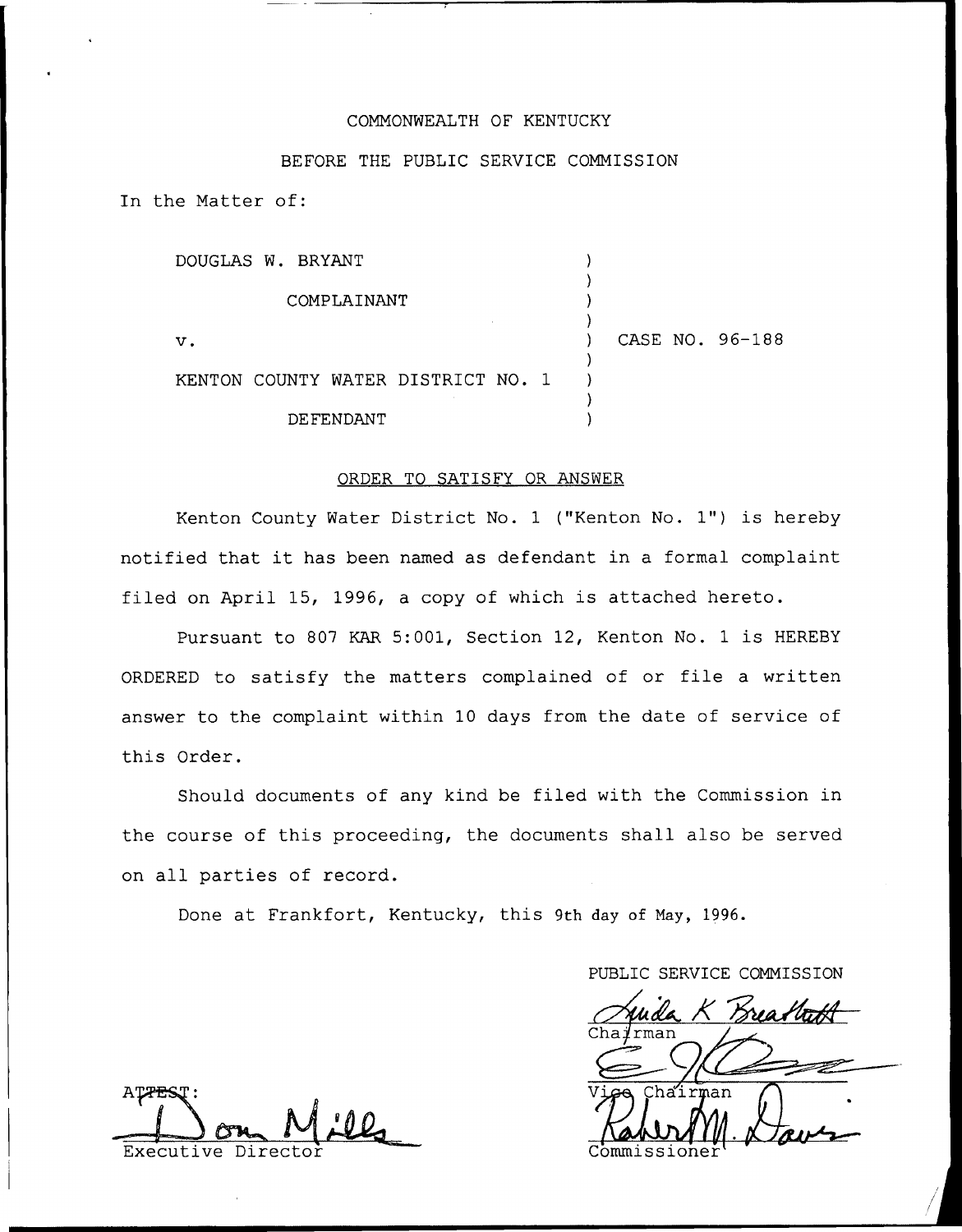### COMMONWEALTH OF KENTUCKY

BEFORE THE PUBLIC SERVICE COMMISSION

In the Matter of:

DOUGLAS W. BRYANT (Your full Name) COMPLAINANT

VS.

KENTON CO. WATER DISTRICT NO. 1 (Name of Utility)

### DEFENDANT

## COMPLAINT

The complaint of <u>Douglas W. Bryant and respectfully</u> shows (Your Full Name)

- (a) Douglas W. Brvant (Your Full Name)
	- 1719 Highwater Road, Ludlow, Ky. 41016 (Your Address)
- (b) Kenton County Water District No. 1 (Name of Utility)
	- P.O. Box 17010, Covinqton, Kv. 41017 (Address of Utility)
- (c) That: I am a resident of the Kenton County Water District No. (Describe here, attaching additional sheets if

1. The only source available to me is the Kenton County necessary, the specific act, fully and clearly, or facts

Water District. I have no source of water at my that are the reason and basis for the complaint.)

residence, other than a cistern that has been the cause

of numerous problems resulting in a great deal of down-

time and serious health concerns for me and my family.

For many years, the last two of which I have been

dealing with Dennis Willaman, Kenton County District

APR<br><sup>1811</sup>6 75 1996<br><sup>DIAMUSERIE</sup> <sup>NSSITVI</sup>C'E

 $96 - 188$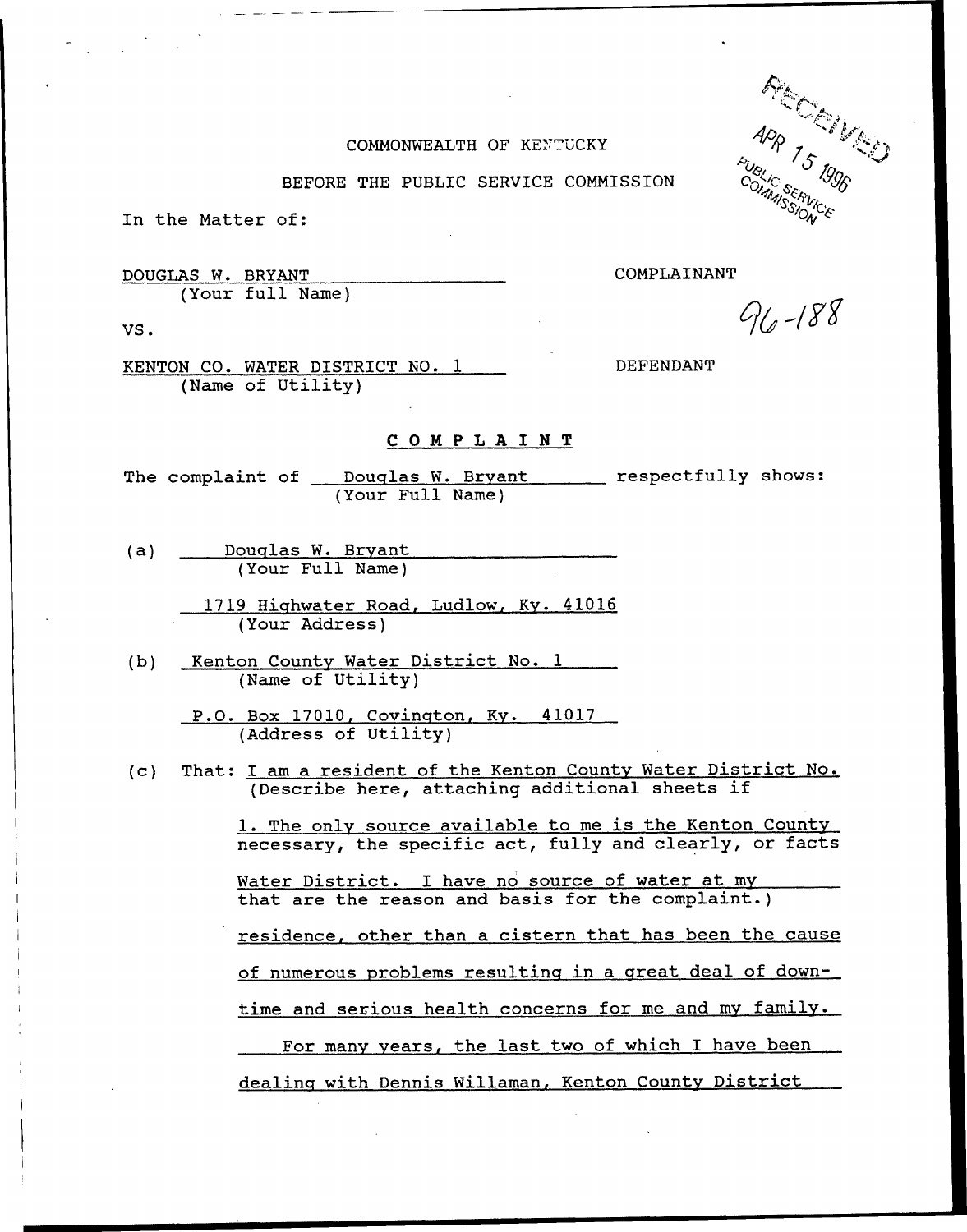Manaqer, trvinq to qet Kenton Co. Water District No. <sup>1</sup>

Formal Complaint

Douqlas W. Brvant (Your Name) vs. Kenton County Water District No. 1 (Utility Name) page 2

> to allow me to tap a main which is across the street from my residence. Mr. Willaman has adamantly refused to allow this tap to take place, and the basis for his decision is that this tap would pose a threat to the longevity of the main, but Price Brothers Contractors (manufacturer of concrete pipinq), located in Dayton, Ohio, advises me that tapping a concrete main is quite routine and will not compromise the structural integrity of the pipe. The iob would require two to three hours to complete and the cost would be approximately \$650.00.

WHEREFORE, Complainant asks that Kenton County Water District (Specifically state the

reconsider their position, allowinq me to become <sup>a</sup> con- relief desired.)

sumer of their water service. Based on available information and research, a chanqe in their position would be justified and reasonable, especially since they are the only ones that can serve me and my family.

Dated at Covington, Kentucky, this 12th day of April,

(tour (1)

1996.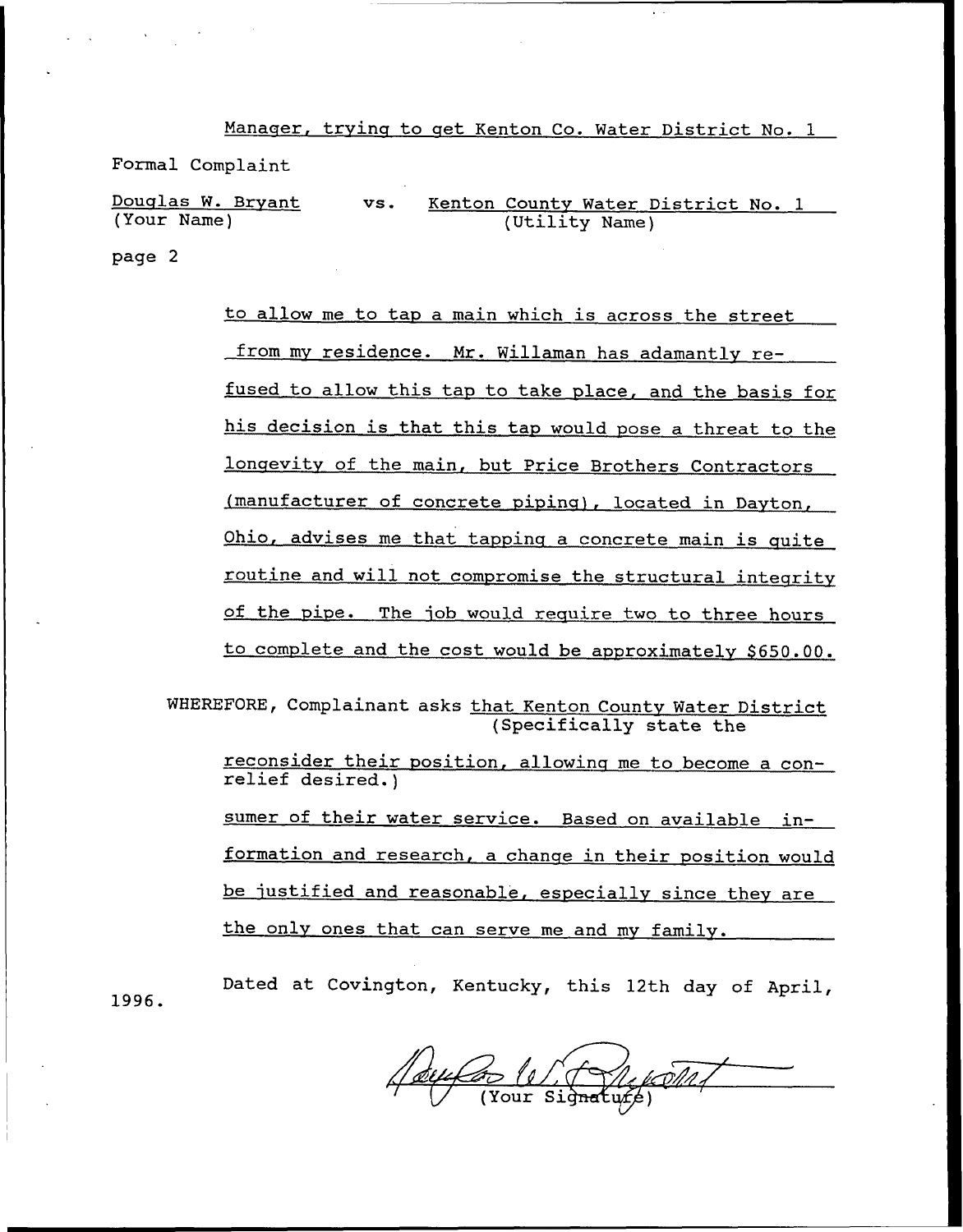

CRETEX PRESSURE PIPE, INC.

123 E. Lake Street, Bloomingdale, illinois 60108 Tel. 708-529-2585

April 17, 1996

Mr. Doug Bryant 1719 Highwater Rd. Villa Hills, KY 41017

### Re: Tapping Concrete Pressure Pipe

Dear Mr. Bryant:

We are pleased to submit some brochures on tapping prestressed concrete cylinder pipe.

Tapping our pipe is an easy task and not too expensive.

<sup>A</sup> tapping saddle for 3/4" tap in a 20" pipe should run from \$250 - \$300 plus drilling machine and labor.

I hope this information helps you.

Very truly yours, CRETEX PRESSURE PIPE, INC.

Donald J. Lamanna

DJL:map Enclosures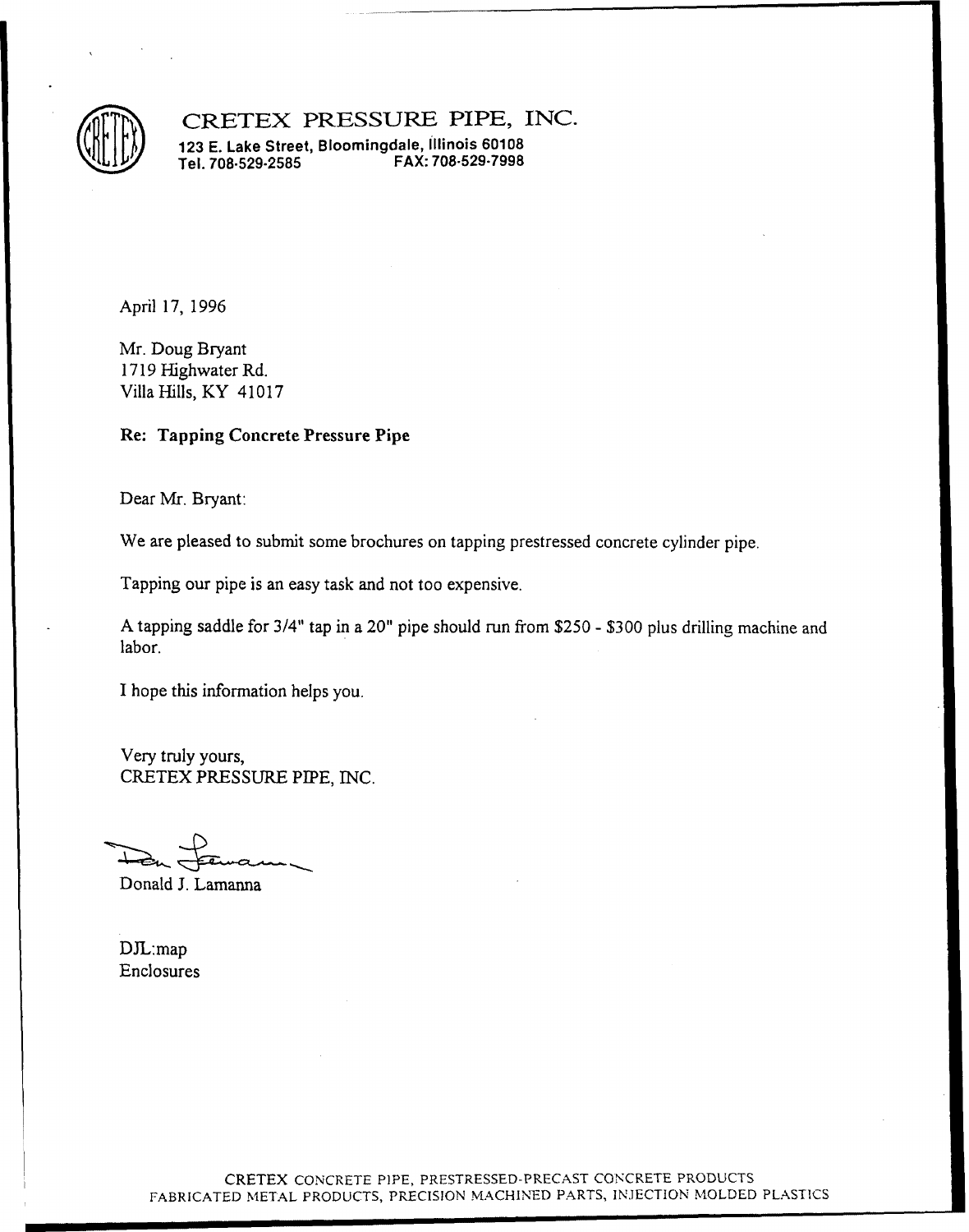

CRETEX PRESSURE PIPE, INC.

123 E. Lake Street, Bloomirigdale, illinois 60108 FAX: 708-529-7998

April 22, 1996

Mr. Doug Bryant 1719 Highwater Rd. Villa Hills, KY 41017

### Re: Tapping Pressure Pipe

Dear Mr. Bryant:

Tapping Prestressed Concrete Cylinder Pipe is a standard procedure for house connections. It is also tapped for future connections and tapping does not harm the integrity or strength of the pipe.

Our company has tapped prestressed concrete cylinder pipe for over 50 years and to m y knowledge we have not had any problem with the tap or the pipe and I've been in this business for 38 years.

Very truly yours, CRETEX PRESSURE PIPE, INC.

Donald J. Lamanna

DJL:map

CRETEX CONCRETE PIPE, PRESTRESSED-PRECAST CONCRETE PRODUCTS FABRICATED METAL PRODUCTS, PRECISION MACHINED PARTS, INJECTION MOLDED PLASTICS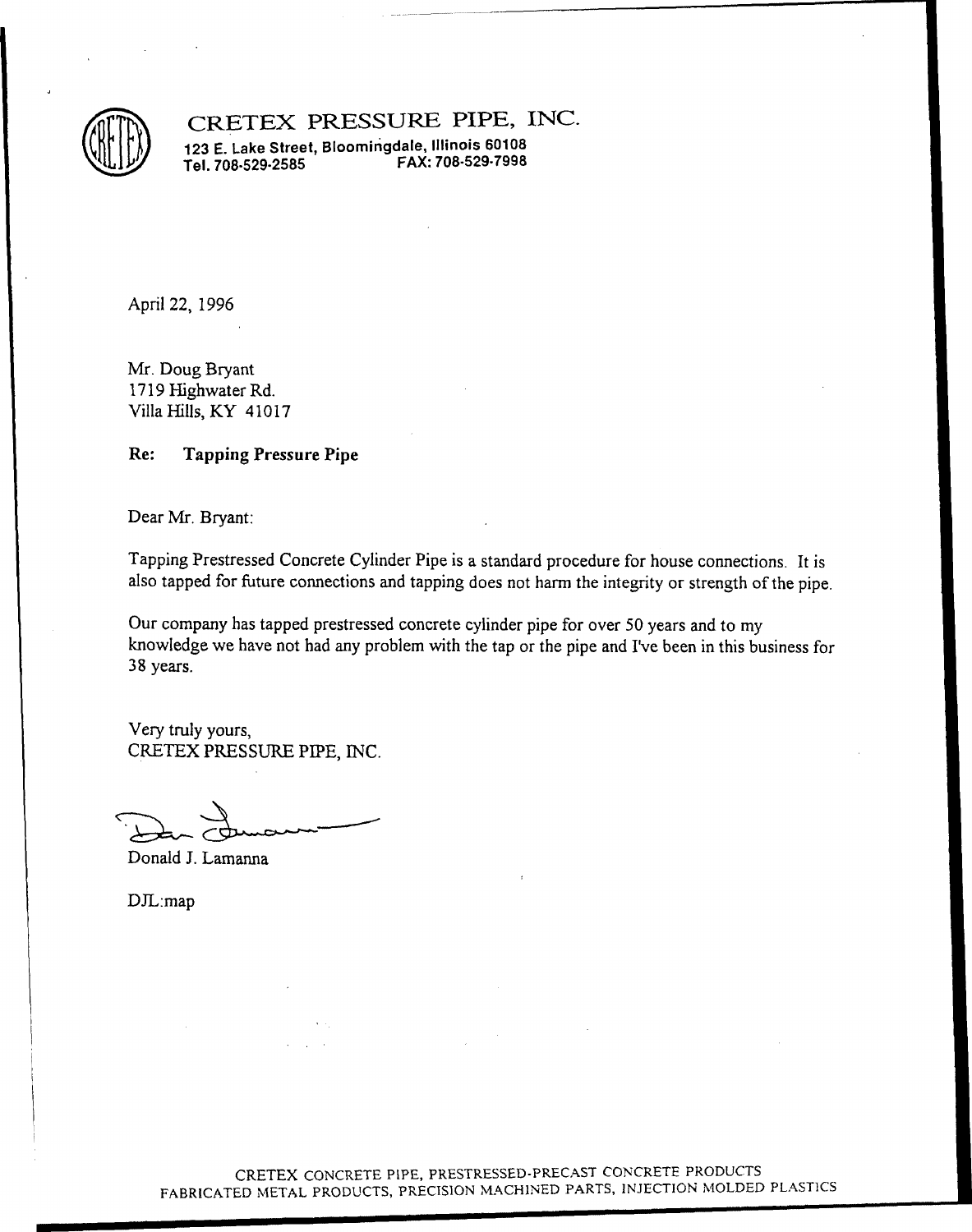# 'ASY'S 0 LAS for tapping GHA LockJoint  $''$  PCC

### Plus six outstanding GHA tapping benefits.

- <sup>~</sup> Foolproof Tapping —does not require highly trained personnel or special skills.
- <sup>~</sup> Water Tightness Assured —testing operation performed during tapping operation.
- <sup>~</sup> Positive Engagement —threads in accordance with ANS1-82.1, or AWWA-C800 standards.
- <sup>~</sup> Positive Seal—established prior to cutting.
- <sup>~</sup> Reinforced —cutout area of reinforcing, replaced by saddle assembly.
- Longevity entire assembly encased in the protective alkaline environment of Portland Cement Concrete.

Tapping GHA Lock Joint 16" to 48" Prestressed Concrete Cylinder Pipe (PCCP) for threaded service connections is easy, efficient, and economical providing a quality tap. The threaded service connections range from %" through 2'A" to accommodate your

# 6 EASY STEPS

The figure of echanical probability of the property of the property of the property of the property of the property of the property of the property of the property of the property of the continent in the line of the proper

The next step is to place the rubber gasket in the groove of the gland and insert the gland in the hole of the saddle. Place the two square head bolts in the saddle slot holes and through

the corresponding holes in the gland and tighten the saddle, compressing the rubber gasket against the pipe to produce a watertight seal.



specific requirements on all sizes of prestressed concrete cylinder pipe.

The tap is simple, consisting of a saddle with bolt-on steel bands, a rubber gasket, a gland, and a corporation stop. Follow these six easy steps to a perfect tap on a pressurized pipe.

The tapping of pressurized water lines, utilizing this procedure, is a routine occurrence in today's water systems. With over 50,000 taps made on prestressed concrete cylinder pipe... it has proved to be an easy, efficient, and economical procedure.

One of GHA Lock Joint's trained staff of field supervisors will provide assistance and instruction in tap installations upon request.

For complete information, call or write:

Cretex Pressure Pipe, Inc. Prestressed Concrete Cylinder Pipe

..<sup>~</sup> -.' ;o"po: ''hgfan <sup>d</sup> ''< -.~(noYshovvn)':."~ 1~+..:, .  $A$ : Drill through the steel cylinder and the steel cyritology. -close the stop and remove the drilling machine. To flush out the cement dust produced by this operation, open the stop (valve) for a<br>few seconds:

G

 $\cdot$   $\cdot$ 

5. The next step in this operation is to pack the with mortar.<br>
With mortar.<br>
With mortar.

> 6 To add longevity to the tapped Service con-'. nection, the assembly is encased in Portland cement mortar grout or concrete. LEGEND:

A. Saddle B. U-bolts C. Mortar coating D. Wires E. Rubber gasket F. Gland G. Bolts H, Nuts I. Corporation stop